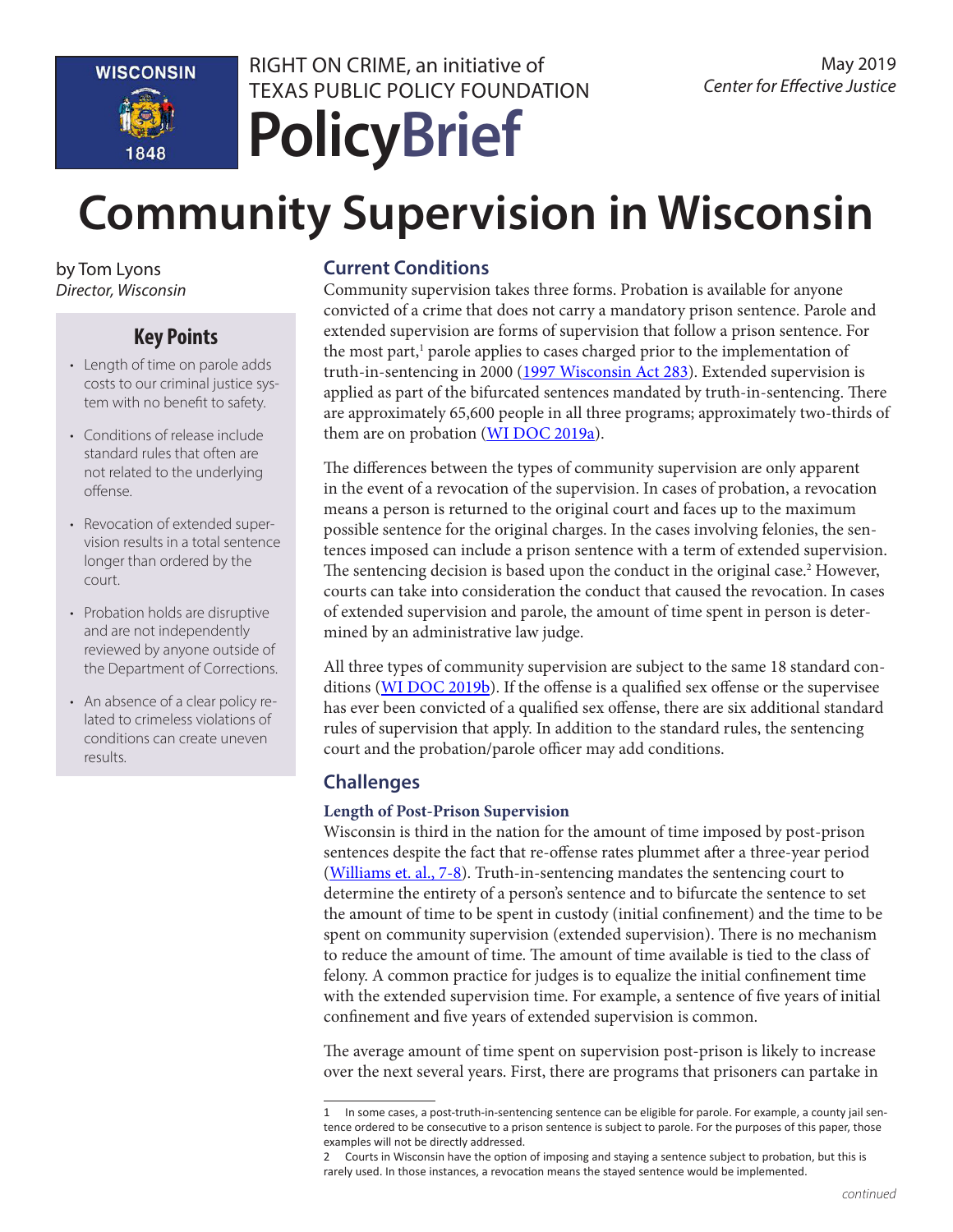that can reduce their initial confinement sentence. However, the remaining balance of the initial confinement would be converted to extended supervision. For example, a sentence of three years of initial confinement and three years of extended supervision with a program completion two years into the initial confinement period would change the extended supervision sentence to four years. There has been a growing backlog of prisoners eligible for programs. Increased funding from the Legislature is allowing an increase of programming, thereby increasing the amount of time spent on extended supervision ([LFB, 212-3](https://docs.legis.wisconsin.gov/misc/lfb/budget/2017_19_biennal_budget/101_comparative_summary_of_provisions_2017_act_59_entire_document.pdf)). Second, for the last eight years, the rate of granted parole applications has dropped [\(Hall\)](https://madison.com/wsj/news/local/crime_and_courts/paroles-plummet-under-scott-walker/article_afd603f4-7fec-5cf9-9e07-a336182e834a.html). The new administration has promised (but not actually implemented) a more open approach to parole. Because parole only applies to pre-2000 sentences upon 25 percent of completion, if paroles are granted again, there would be substantial periods of parole that would not otherwise exist if they were held in custody until their mandatory parole date.

#### **Flexibility of Conditions**

The large number of standard conditions can create stumbling blocks to successful completion of supervision that are completely unrelated to the underlying conviction (WI [DOC 331.03](http://docs.legis.wisconsin.gov/code/admin_code/doc/331/03), [WI HA 2.05\)](http://docs.legis.wisconsin.gov/code/admin_code/ha/2/05/1). For example, a standard rule requires pre-approval of your supervision agent prior to purchasing anything on credit. It is difficult to rationalize how community safety is ensured by a person with a lowlevel drug possession charge checking with their probation agent before buying groceries. Because any violation of any condition can be the basis for revocation proceedings, greater autonomy in determining conditions of supervision rests in the hands of individual agents.

#### **Calculating Revocation of Extended Supervision Time**

An unusual feature of extended supervision is the lack of credit granted for "street time" [\(Wis. Stat. 302.113\(9\)\(am\)\)](https://docs.legis.wisconsin.gov/statutes/statutes/302/113/9/am). For example, if a person's sentence includes ten years of extended supervision and violates supervision in year one or year nine, the maximum possible time available for re-confinement is ten years. The result is a risk of spending a substantially lengthier period of time in either confinement or extended supervision than the sentence imposed by the court.

#### **Holds**

A probation/parole agent has the authority to detain a supervisee upon suspicion of any violation of supervision [\(WI DOC 331.05\(7\)\).](https://docs.legis.wisconsin.gov/code/admin_code/doc/331/05/7) A person on a hold has no right to bail during the pendency of the revocation process except in extremely rare situations. The result of a hold is a major disruption in the supervisee's life. Work release is only permitted in limited situations, which means a hold often results in job loss. Like any type of pre-adjudication incarceration, the legal proceedings are often clouded by the strong desire to secure release.

#### **Lack of Uniform Approach to Non-criminal Violations of Supervision**

Many jurisdictions, like Texas and Louisiana, have authorized the use of clear guidelines on sanctions for non-criminal violations of supervision ([Bott, et al., 8\)](https://www.badgerinstitute.org/BI-Files/Special-Reports/Reports-Documents/Criminal_justice_recommendations.pdf). Wisconsin has not taken such an approach. Great discretion is granted to the individual probation/parole agents to address any violation. In the event of any violation, an agent can issue sanctions ranging from verbal warnings and reconfiguring the conditions of supervision to imposing periods of incarceration [\(WI DOC 331.03\).](https://docs.legis.wisconsin.gov/document/administrativecode/DOC%20331.03) Despite the range of options, no formal guidance is provided within the statutes or the administrative code on how to address different types of violations. Studies have shown that clear punishments for specific violations with the help of incentives for complying with supervision have reduced instances of reoffending.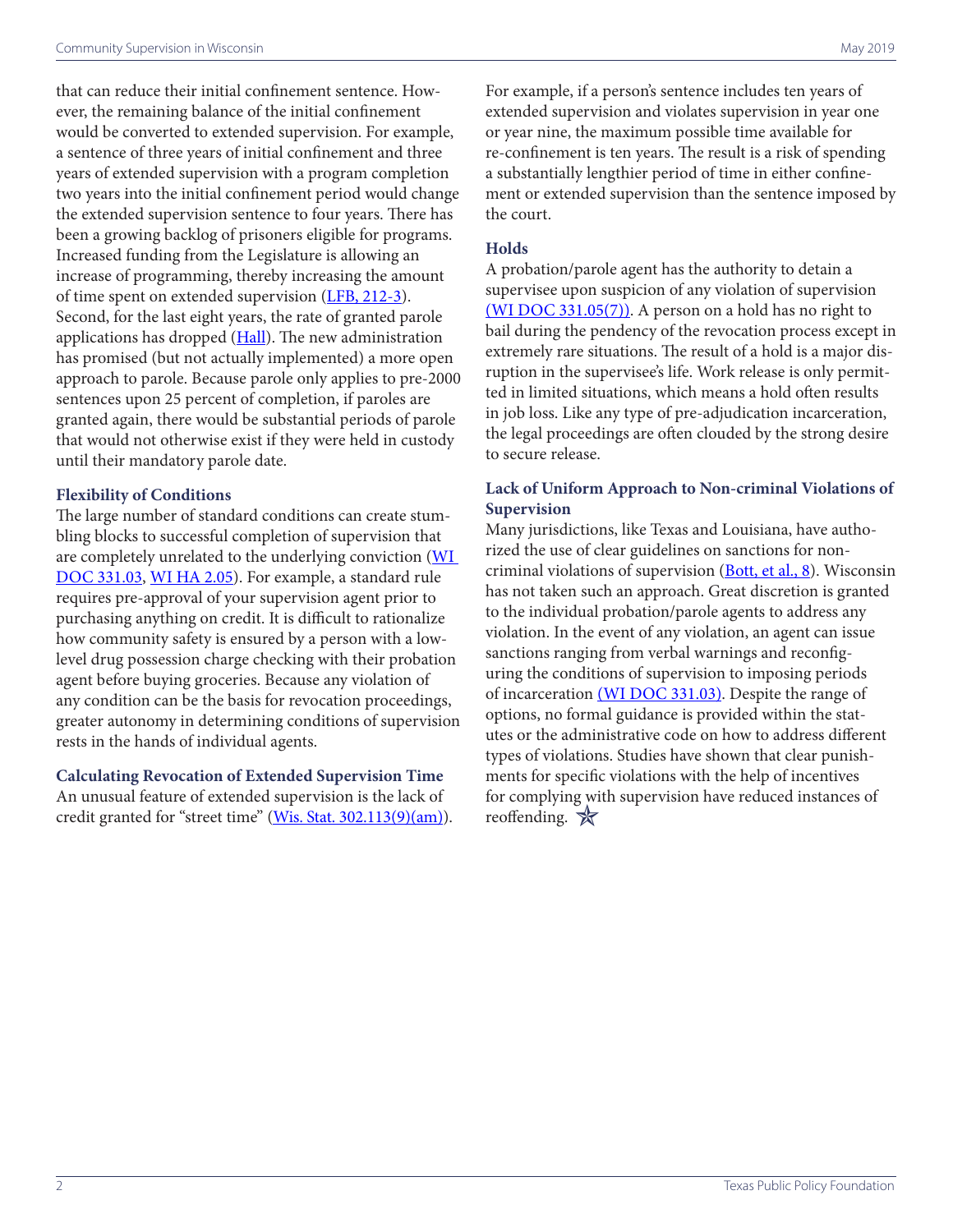## **References**

[1997 Wisconsin Act 283](https://docs.legis.wisconsin.gov/1997/related/acts/283).

Bott, Eric, Greg Glod, Cecilia Klingele, Tom Lyons, Michael Jahr, Doug Kellogg, and Kahryn Riley. 2018. *[Criminal Justice](https://www.badgerinstitute.org/BI-Files/Special-Reports/Reports-Documents/Criminal_justice_recommendations.pdf)  [Reform Recommendations for Wisconsin Policy-makers](https://www.badgerinstitute.org/BI-Files/Special-Reports/Reports-Documents/Criminal_justice_recommendations.pdf)*. Badger Institute.

Hall, Dee. 2014. ["Paroles Plummet Under Scott Walker.](https://madison.com/wsj/news/local/crime_and_courts/paroles-plummet-under-scott-walker/article_afd603f4-7fec-5cf9-9e07-a336182e834a.html)" *Wisconsin State Journal*, March 2.

LFB (Legislative Fiscal Bureau). 2017. *[Comparative Summary of Provisions - 2017 Act 59 - 2017-19 Wisconsin State Budget](https://docs.legis.wisconsin.gov/misc/lfb/budget/2017_19_biennal_budget/101_comparative_summary_of_provisions_2017_act_59_entire_document.pdf)*. Legislative Fiscal Bureau.

Williams, Jared, Vincent Shiraldi, and Kendra Bradner. 2019. *[The Wisconsin Community Corrections Story](https://justicelab.columbia.edu/sites/default/files/content/Wisconsin%20Community%20Corrections%20Story%20final%20online%20copy.pdf)*. Columbia University Justice Lab.

WI DOC (Wisconsin Department of Corrections). 2019a. ["Offenders Under Control on 05\\_03\\_2019](https://doc.wi.gov/DataResearch/WeeklyPopulationReports/05032019.pdf)." Last revised March 13.

WI DOC (Wisconsin Department of Corrections). 2019b. ["Standard Rules of Community Supervision.](https://doc.wi.gov/Pages/AboutDOC/CommunityCorrections/SupervisionRules.aspx)" Accessed May 14.